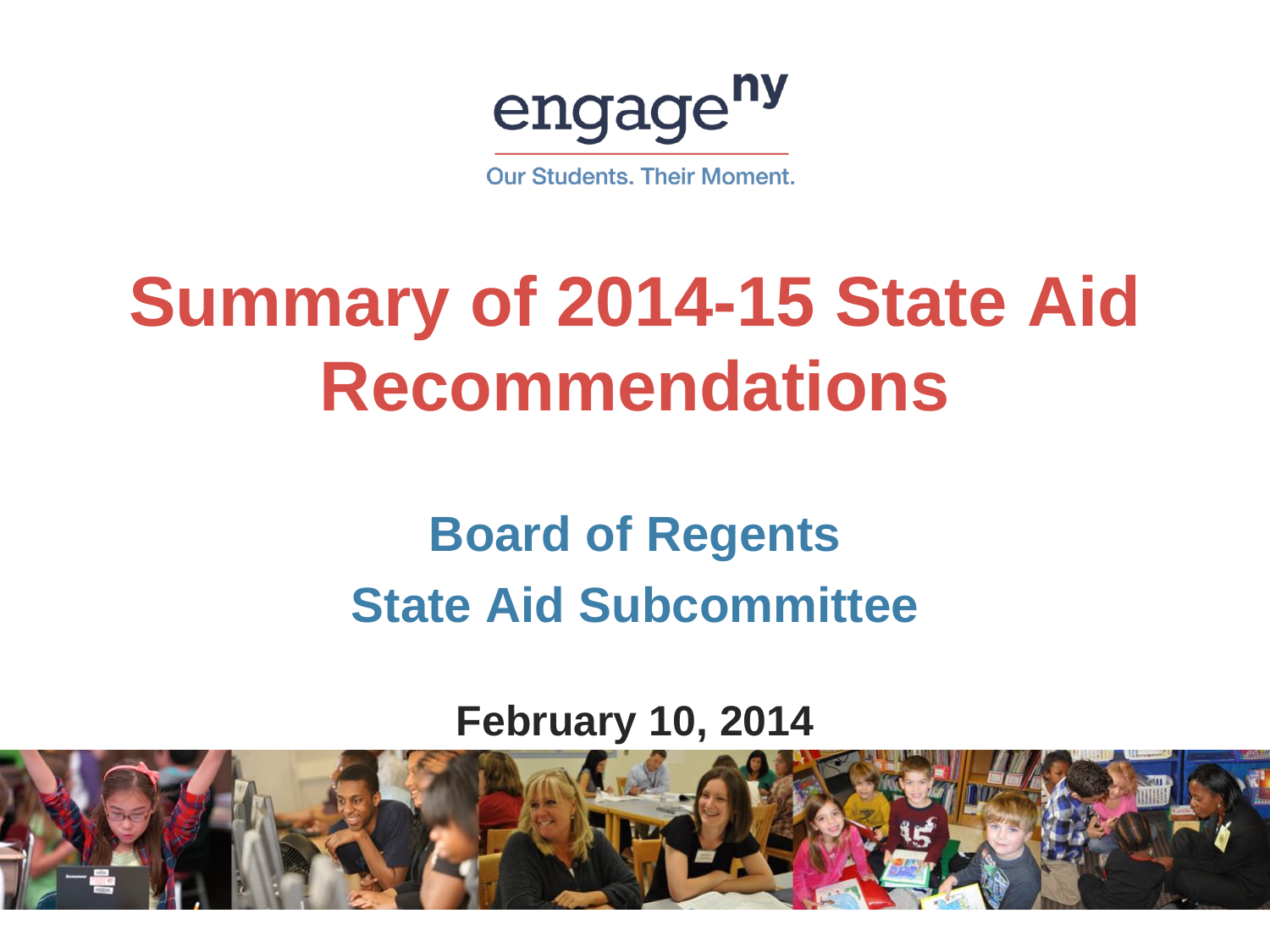# **REGENTS STATE AID PROPOSAL 2014-15**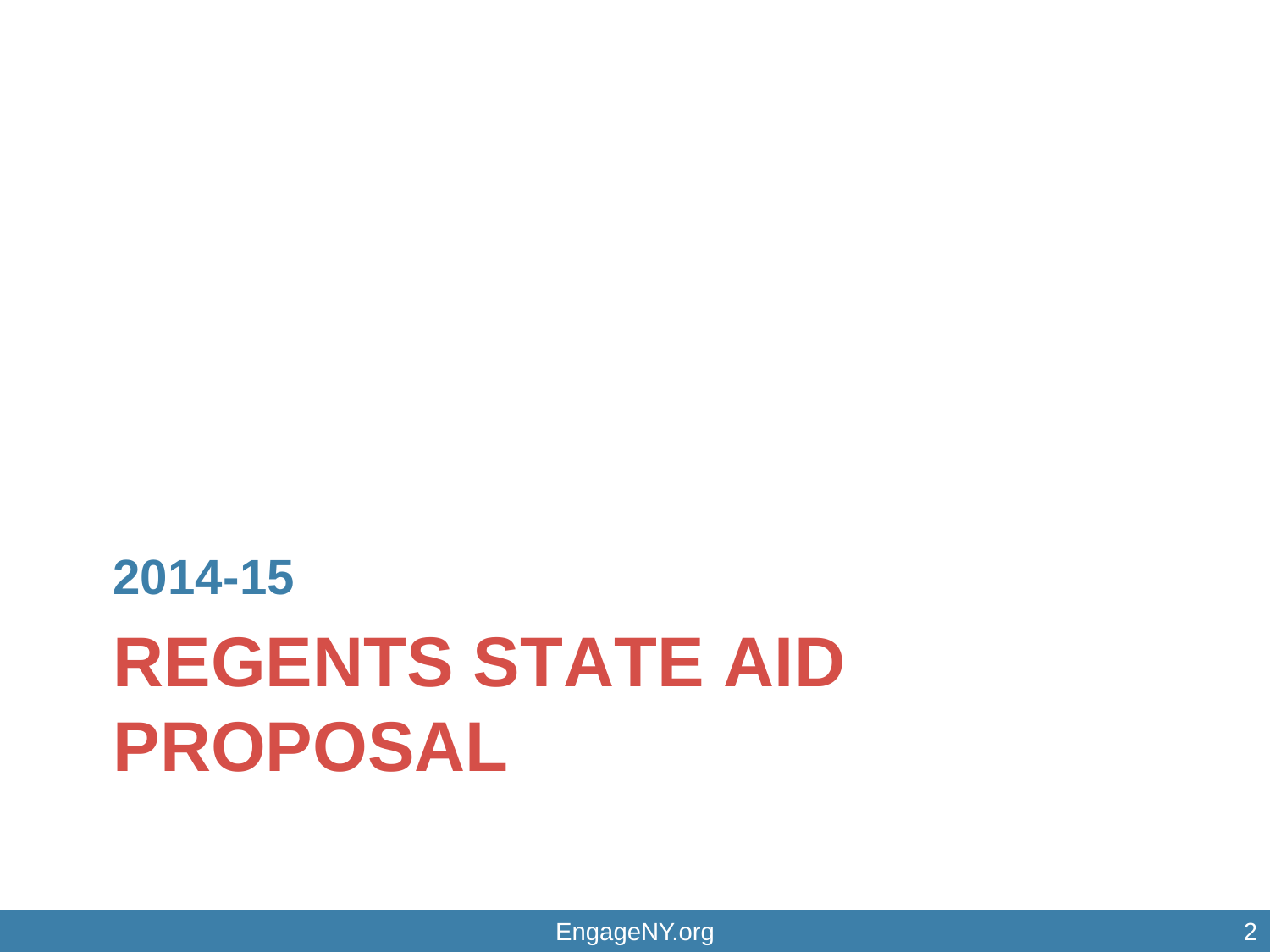### **General Support for Public Schools** *\$1 billion increase recommended*

- **\$719 million Transitional Operating Aid. Transitional Operating Aid adheres to the principles of the Foundation Aid formula and addresses the impact of several years of Gap Elimination Adjustments.**
- **\$281 million for increases in reimbursementbased programs. These include Transportation Aid, Building Aid and BOCES Aid. These increases were the result of formulas in existing law.**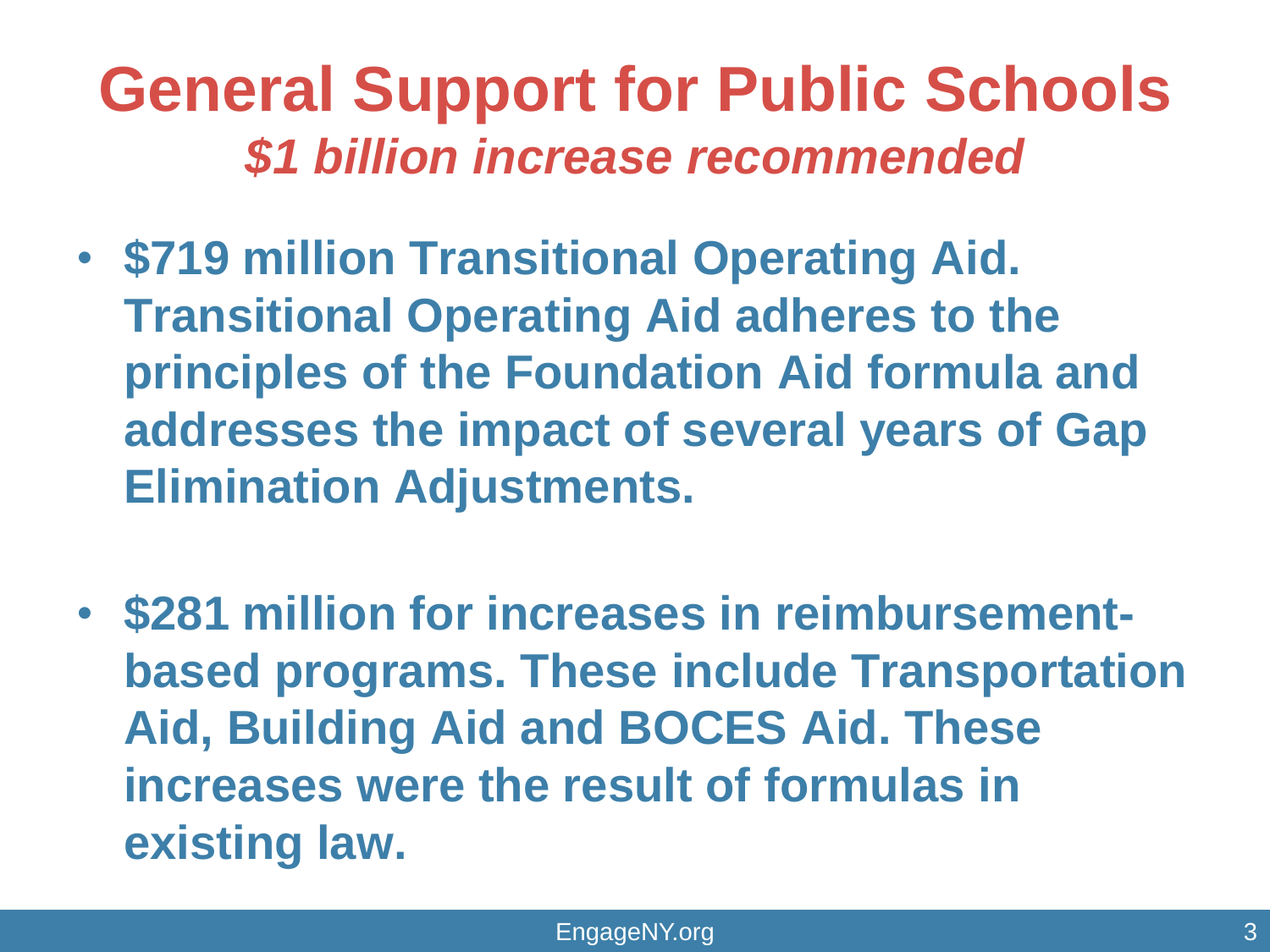### **Strategic Investments** *\$300 million in new, focused spending recommended*

**\$300 million for investments in several strategic areas:** 

- **Strengthening teaching,**
- **Ensuring that our youngest students get a good start,**
- **Investing in instructional materials,**
- **Enhancing career/technical education, and**
- **Increasing support for sharing resources.**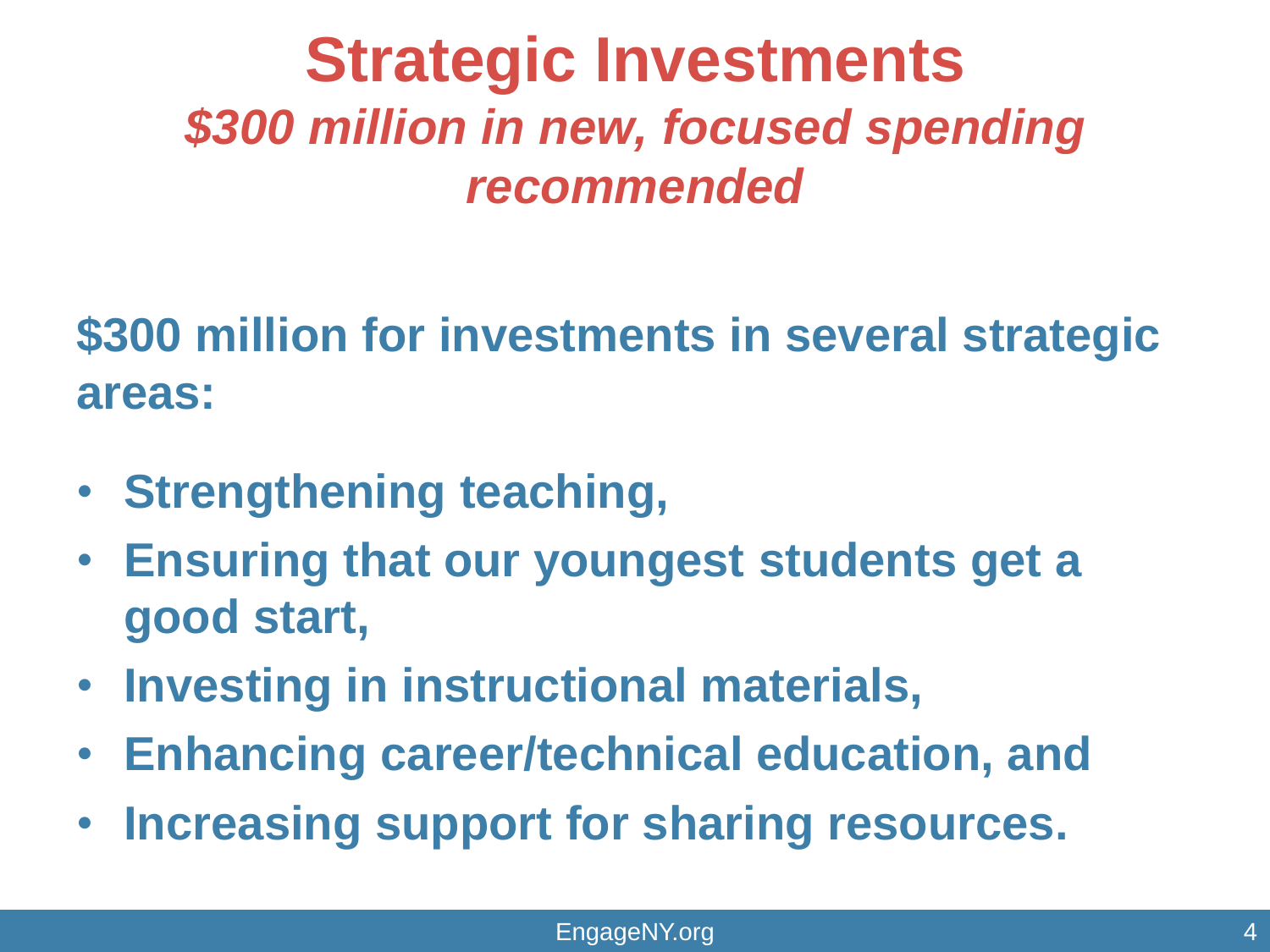### **Strengthening Teaching** *\$125 million recommended*

**Teaching is the Core: Core Instruction Development Fund** 

- **Fund will represent a \$125 million investment in 2014-15, and it will grow to \$200 million for 2015-16 and 2016-17.**
- **This categorical program will facilitate the state's sevenyear (2010-2017) transition to the Common Core standards.**
- **Will support significantly more professional development and collaborative planning time in the school day/year.**
- **Includes activities that will encourage parent engagement with the Common Core.**
- **Will be allocated via a formula that recognizes district fiscal capacity.**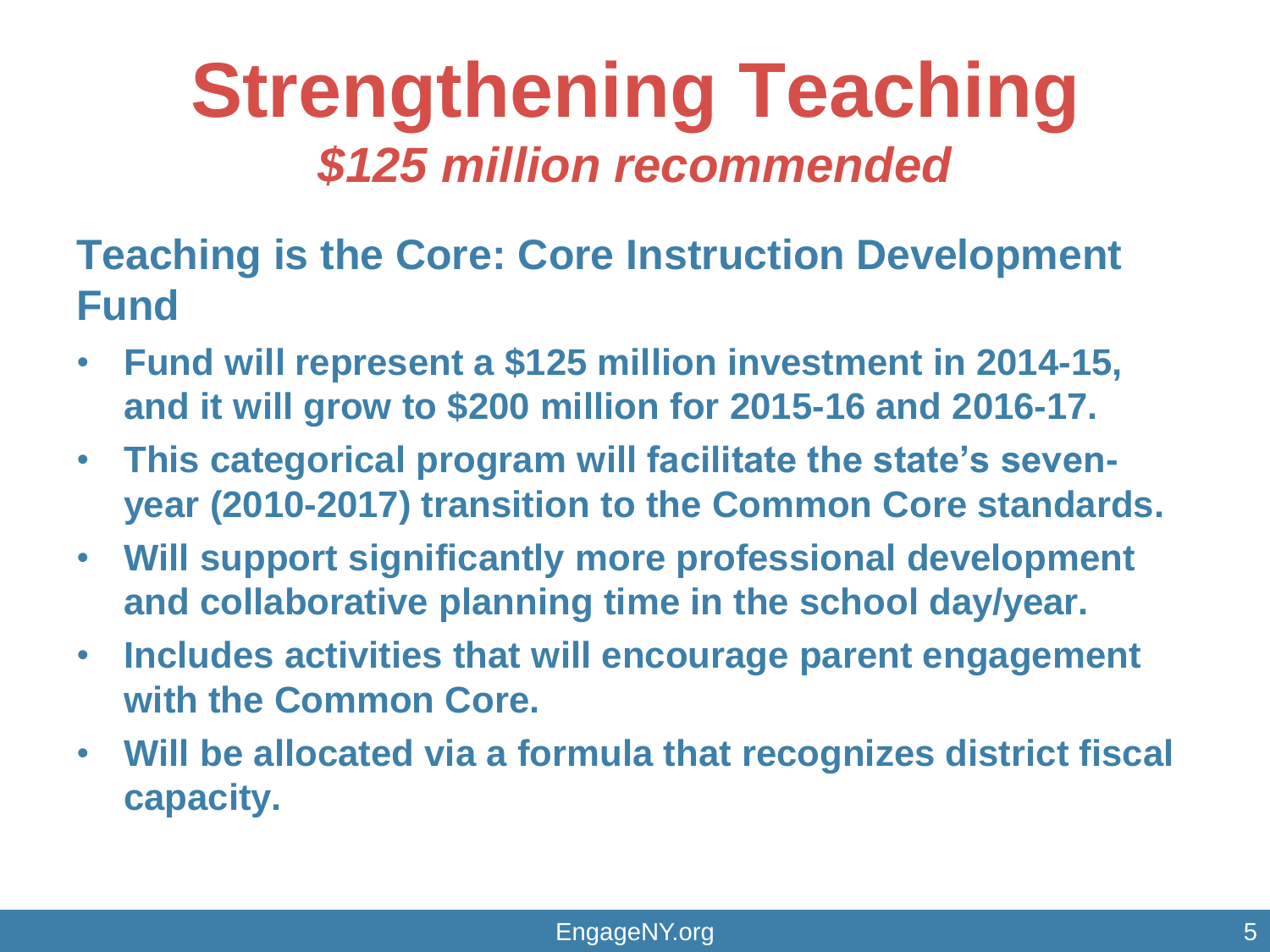### **Expand Early Childhood Education** *\$125 million increase recommended*

- **The \$125 million increase is in addition to \$384.7 million currently provided for Universal Prekindergarten.**
- **The Regents recommended a comprehensive, multiyear program that will expand access to quality full day prekindergarten.** 
	- **This includes an initial investment of \$125 million in funding for the 2014-15 school year with continued expansion in future years.**
- **We also recommend that the State continue to invest in improving the quality of early childhood programs through QUALITYstarsNY.**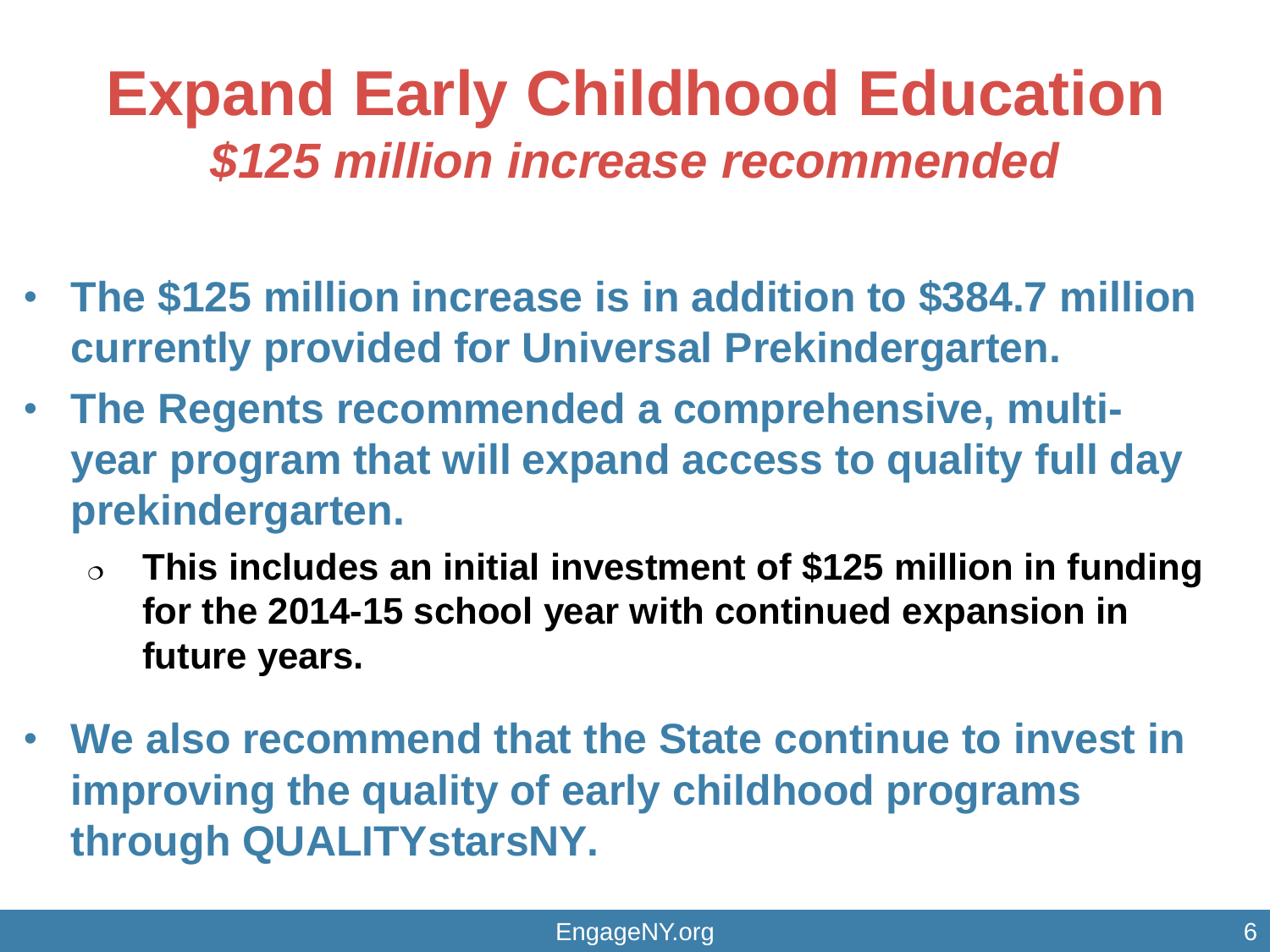**Enhancing Instructional Materials** *\$50 million increase recommended*

**Instructional Materials Aids:** 

- **The Regents recommend \$50 million, or 20 percent, in increased support for the State's instructional materials aids programs.**
- **As schools align their instruction to the Common Core learning standards, the transition will be supported by investments in new instructional materials: new texts, new software and new computer hardware.**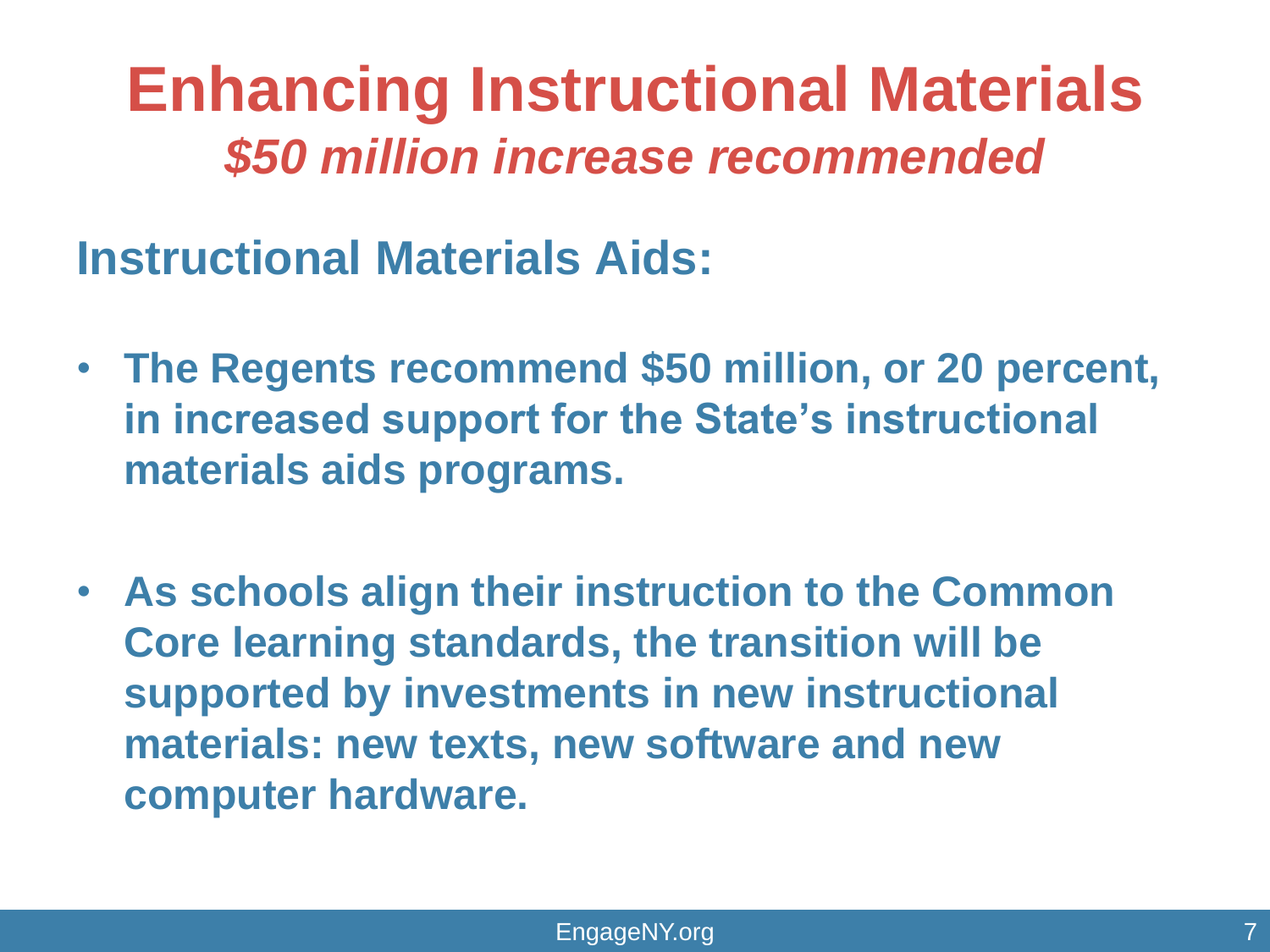### **Career and Technical Education**

- **The Regents recommended that the aidable salary for all CTE programs be increased over a period of five years, until the gap between the current salaries and actual salaries has closed.**
- **The initial increase of 20 percent, to salary levels of \$36,000, would be effective for programs offered in 2014-15.**
- **For CTE programs that meet rigorous national standards with passing nationally recognized assessments, including P-Tech schools, we recommend that 100 percent of salaries be immediately aidable under the existing formulas in BOCES AID.**
- **The Regents recommend a similar expansion in Special Services Aid.**
- **For CTE programs offered in the Big Five in 2014-15, we recommend increasing the threshold by 20 percent, to \$4,680 per student.**
- **This enhanced formula will help districts fill this gap and increase their capacity to provide students with an opportunity to acquire the skills they need to succeed.**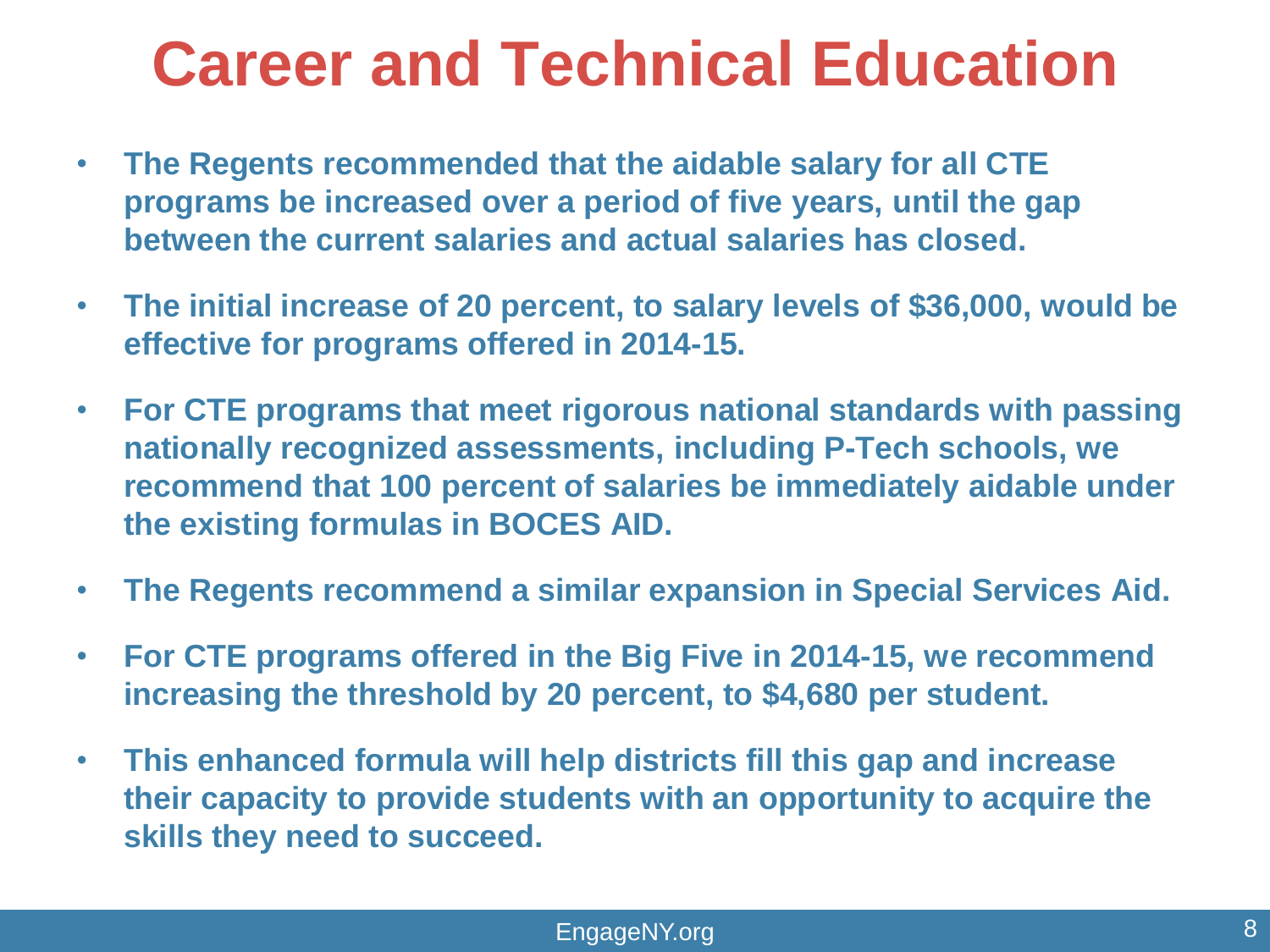# **Sharing Resources**

**Encourage Regionalization and Reorganization of Services:** 

- **The Board of Regents recommends that the formulas that are used to incentivize reorganizations be enhanced to help ease changes in tax rates for reorganized school districts.**
- **This could include linking the Reorganization Incentive formula to Foundation Aid, rather than 2006-07 Operating Aid.**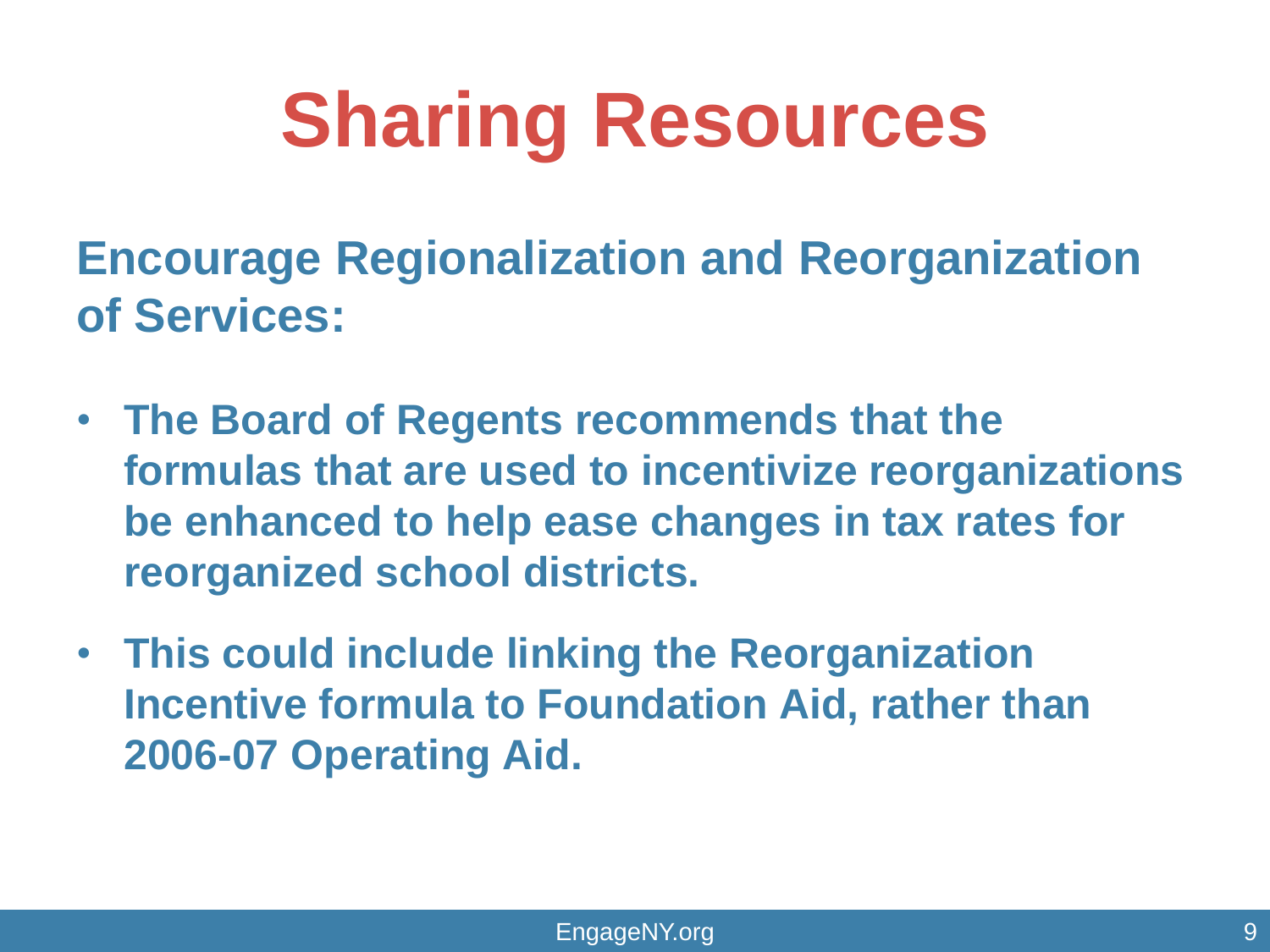### **Protect Educational Opportunities Through Regional High Schools**

- In a environment of fiscal constraints and declining enrollment, many school districts are at risk of educational insolvency or not meeting their fiscal obligations.
- The Regents have proposed legislation to allow school districts to build collaborative secondary school partnerships that will provide greater educational services.
- Two models:
	- Regional High School operated by a host district
	- Regional High School operated by a BOCES

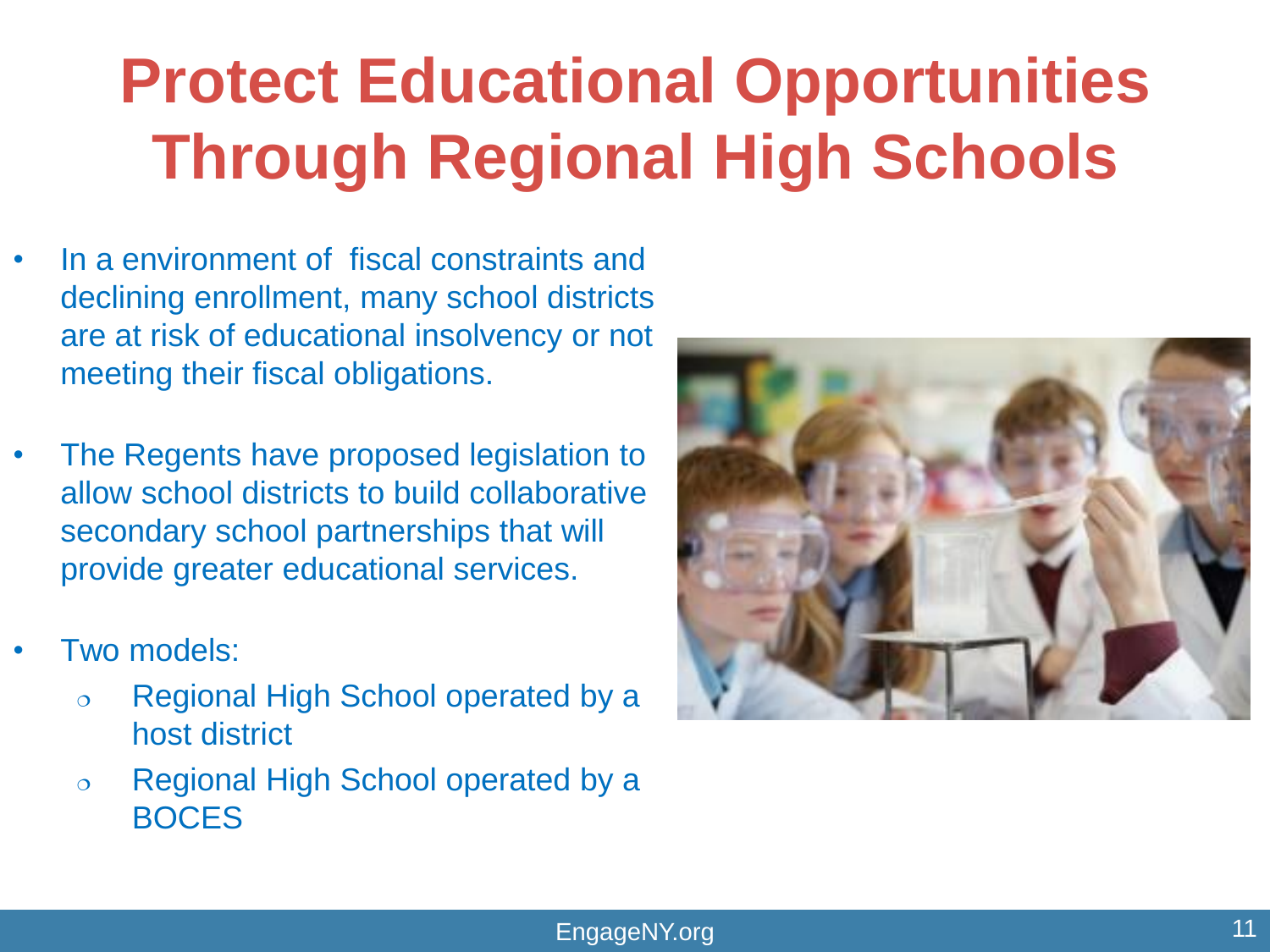# **EXECUTIVE BUDGET PROPOSAL 2014-15**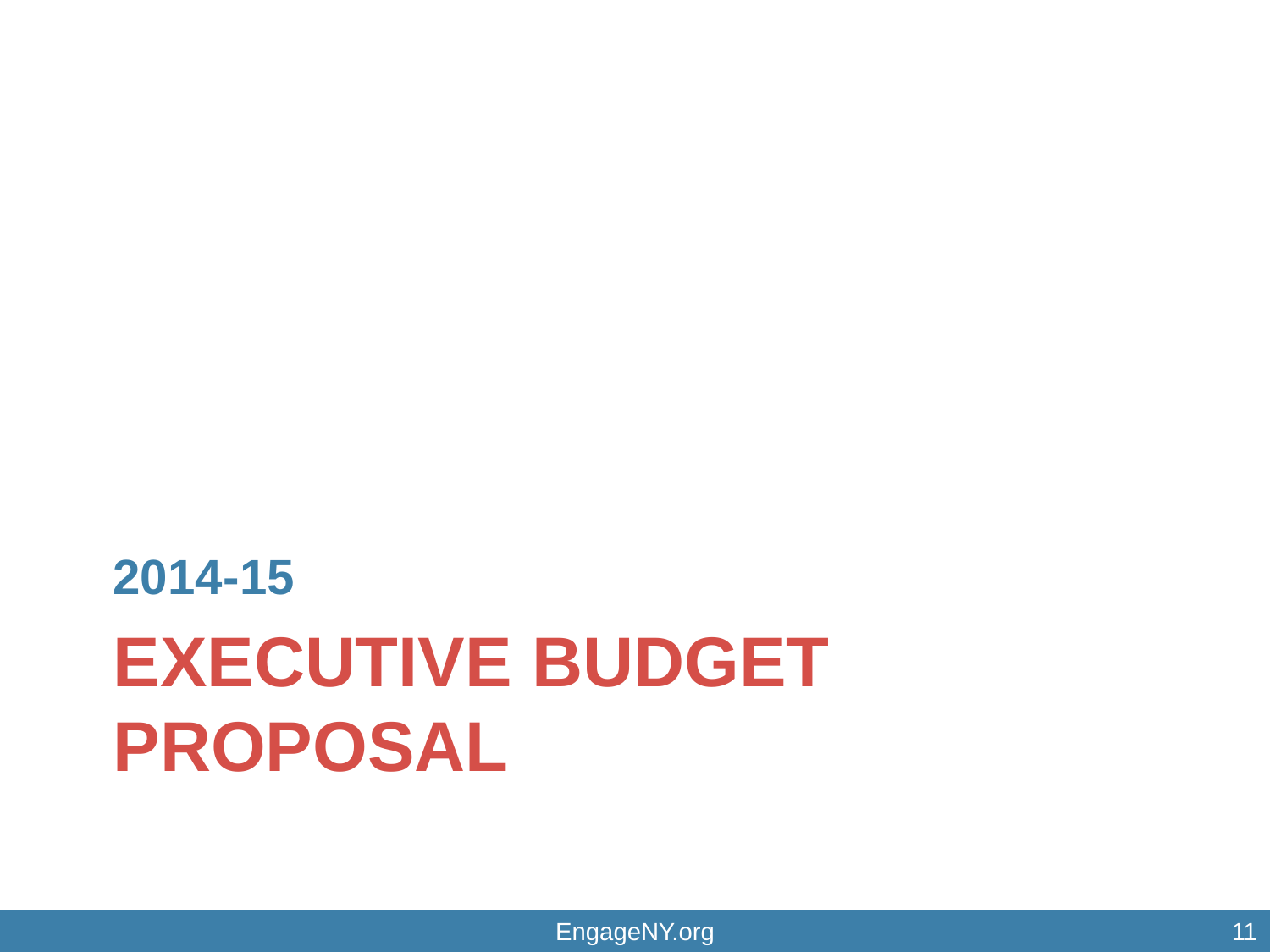### **General Support for Public Schools** *\$682 million increase*

- **\$324 million to reduce the Gap Elimination Adjustment.**
- **\$74 million for a Fiscal Stabilization Reserve Fund.**
- **\$284 million to fund growth in the existing expense-based aid and grant programs.**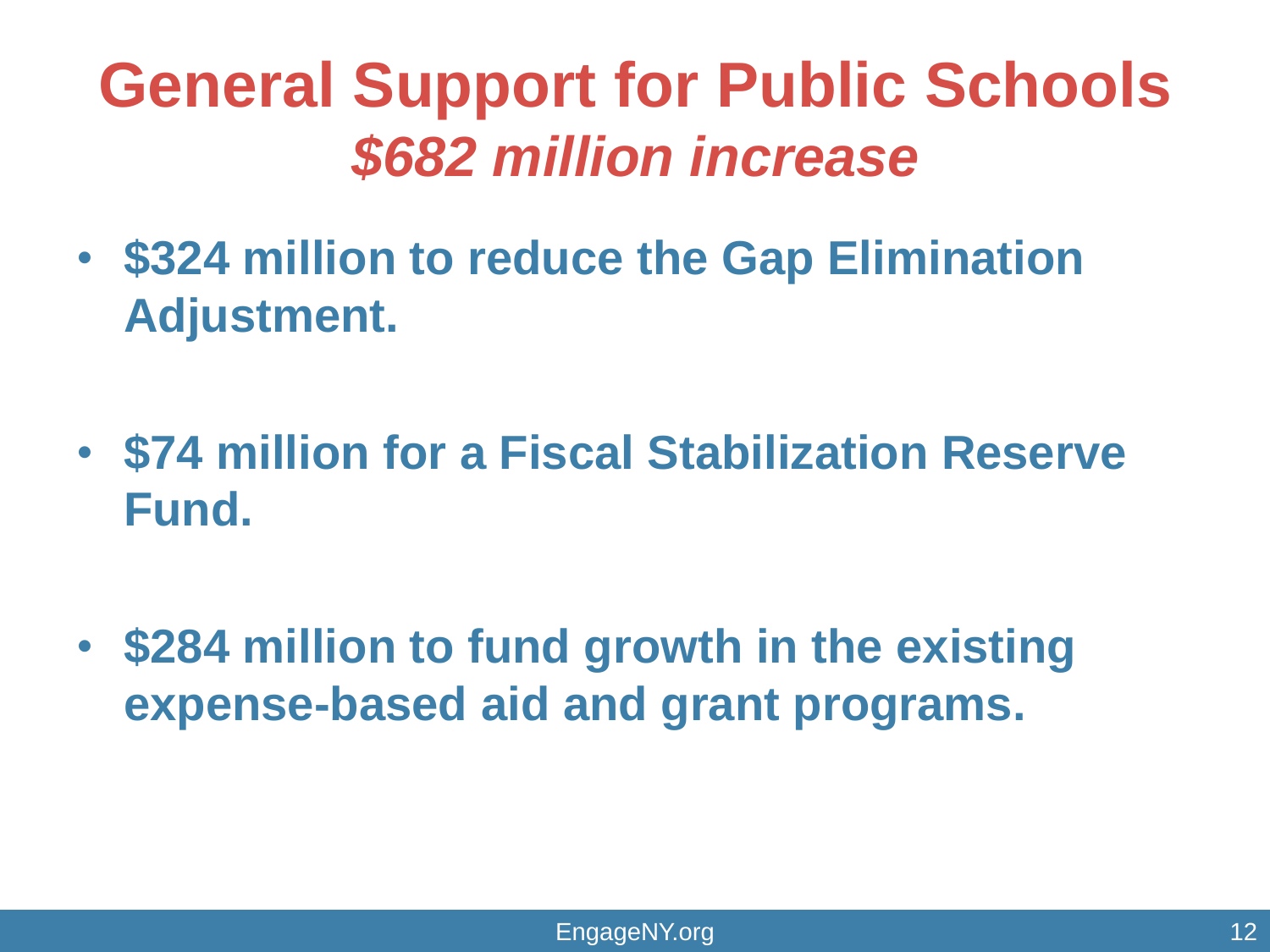# **PreK and Competitive Grants**

- **\$100 million to fund the first year of a new PreK program (\$1.5 billion appropriation over five years).**
- **Reprograms \$25 million in 2013-14 competitive grants:**
	- **\$5 million for 10 new P-Tech High Schools**
	- **\$20 million for Teacher Excellence Grants of up to \$20,000 per highly effective teacher**
- **\$50 million in new competitive performance grants**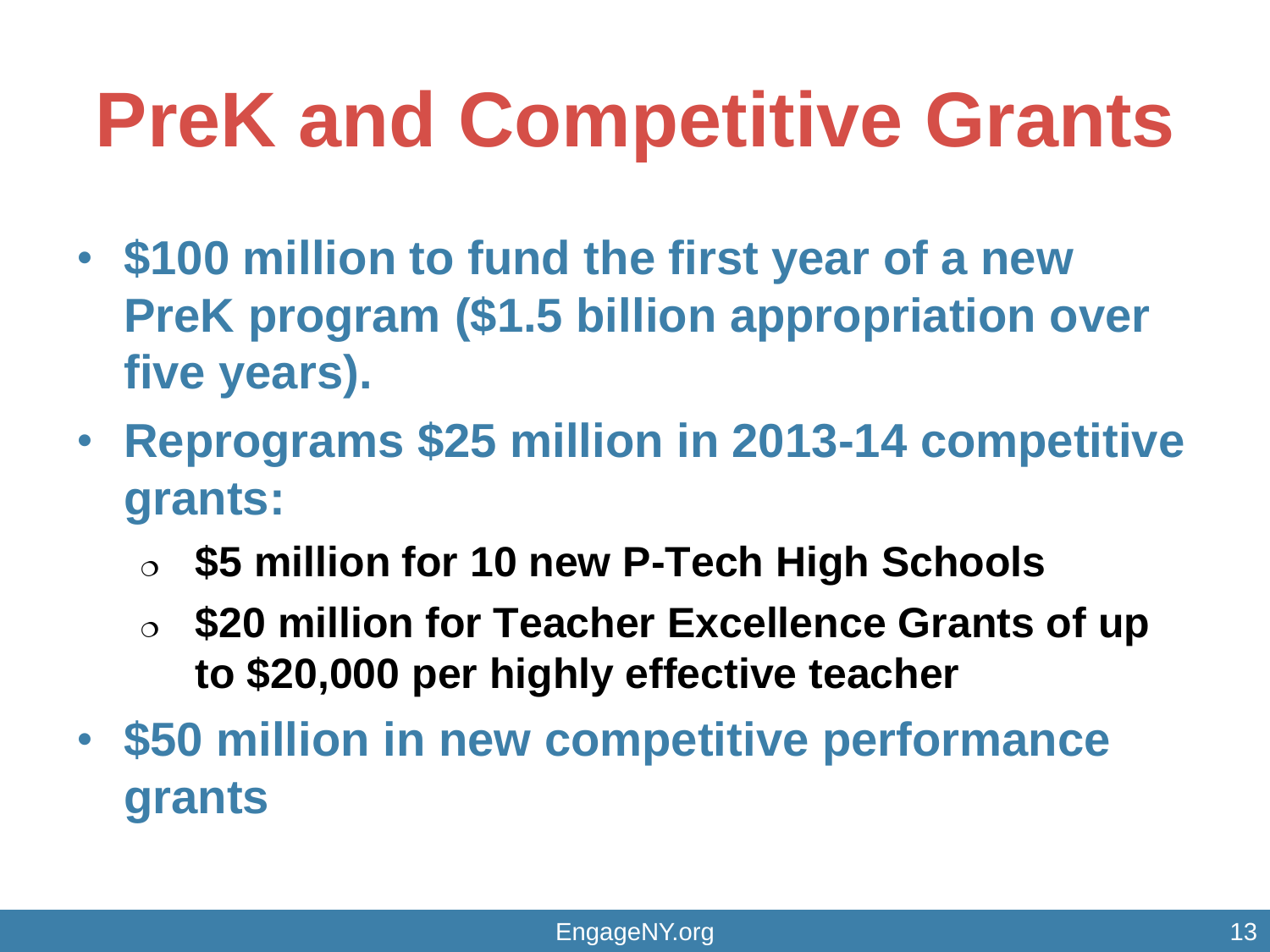# **Additional Grants**

- **Continues \$12 million grant for Roosevelt to support academic improvement**
- **\$720 million from casino revenues for afterschool programs. \$160 million payable in the 2015-16 school year**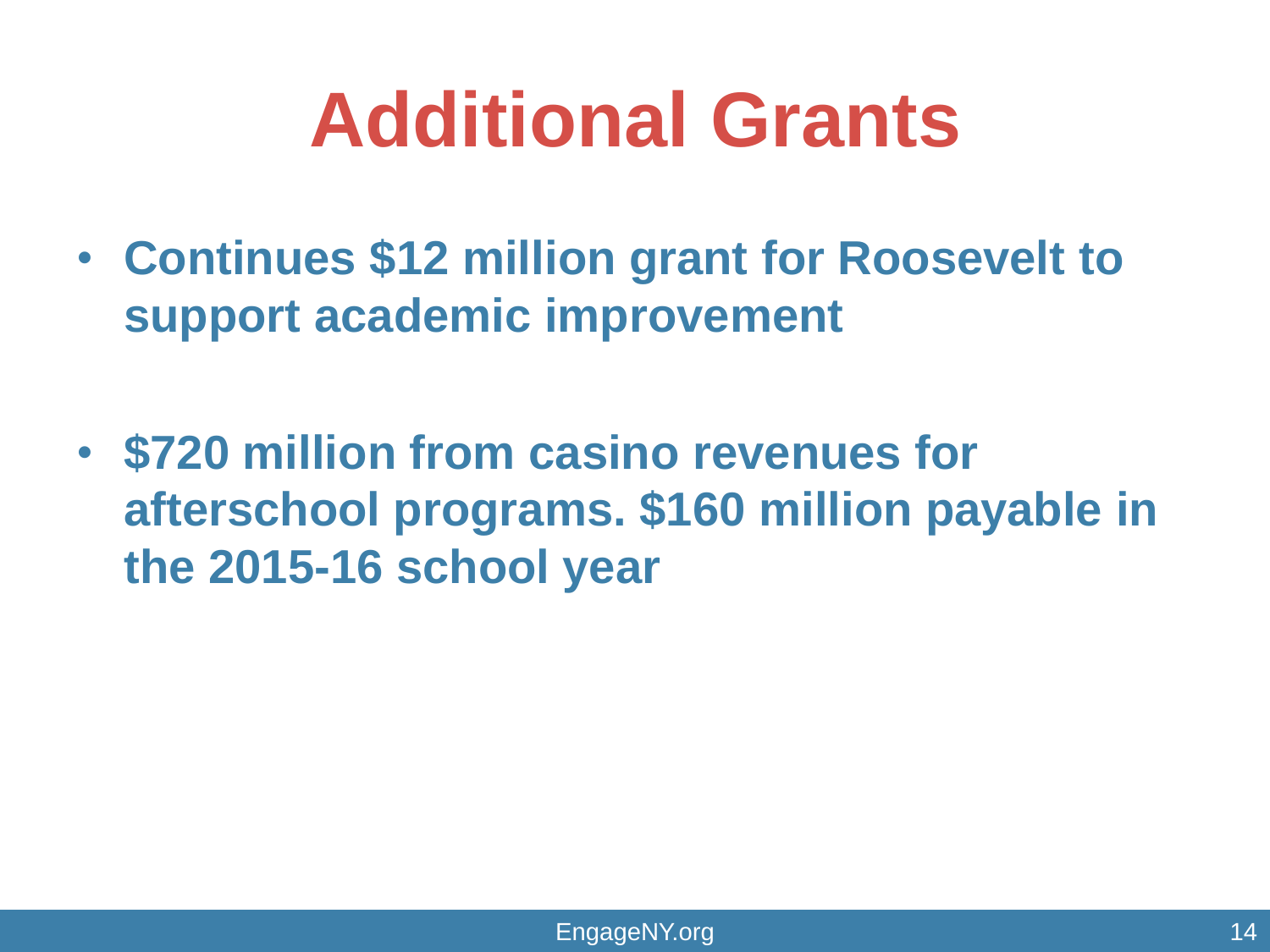# **Smart Schools Bond Act**

• **Subject to approval by the electorate, the Executive Budget would establish \$2 billion in state debt to improve learning and opportunity for public school students by funding capital projects to:**

> **Acquire learning technology equipment or facilities, install high-speed broadband or wireless internet connectivity, and construct, enhance, and modernize educational facilities to accommodate prekindergarten programs.**

- **Allocation based on the proportion of state school aid they receive.**
- **Commissioner, SUNY Chancellor and Director of the Division of Budget would establish guidelines, eligibility criteria and approve/reject investment plans submitted by districts.**